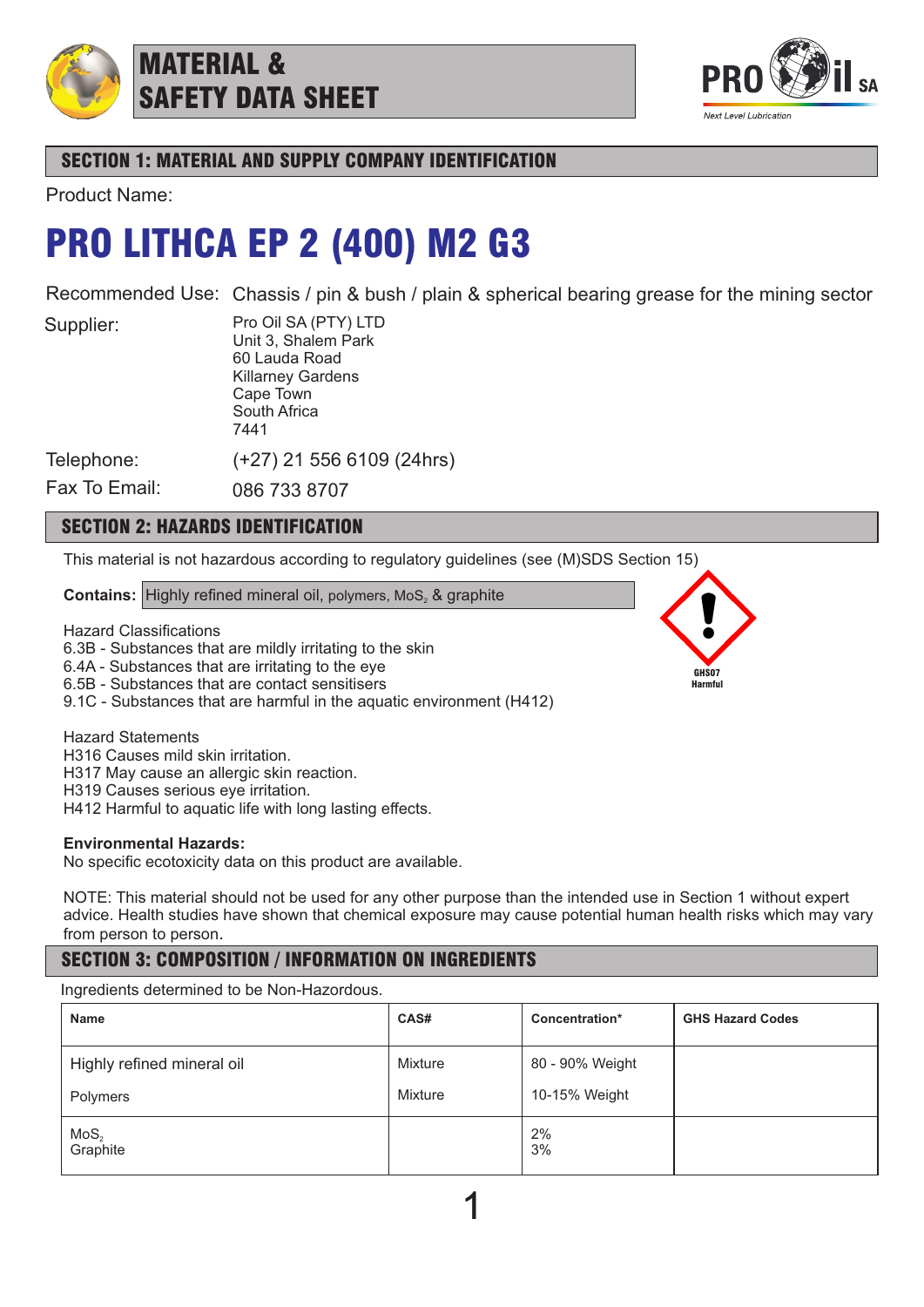

### SECTION 4: FIRST AID MEASURES

#### **INHALATION**

Remove from further exposure. For those providing assistance, avoid exposure to yourself or others. Use adequate respiratory protection. If respiratory irritation, dizziness, nausea, or unconsciousness occurs, seek immediate medical assistance. If breathing has stopped, assist ventilation with a mechanical device or use mouth-to-mouth resuscitation.

#### **SKIN CONTACT**

Wash contact areas with soap and water. If product is injected into or under the skin, or into any part of the body, regardless of the appearance of the wound or its size, the individual should be evaluated immediately by a physician as a surgical emergency. Even though initial symptoms from high pressure injection may be minimal or absent, early surgical treatment within the first few hours may significantly reduce the ultimate extent of injury.

#### **EYE CONTACT**

Flush thoroughly with water. If irritation occurs, get medical assistance.

#### **INGESTION**

First aid is normally not required. Seek medical attention if discomfort occurs.

## **NOTE TO PHYSICIAN**

None

#### SECTION 5: FIRE FIGHTING MEASURES

#### **EXTINGUISHING MEDIA**

**Appropriate Extinguishing Media:** Use water fog, foam, dry chemical or carbon dioxide (CO2) to extinguish flames.

**Inappropriate Extinguishing Media:** Straight streams of water

#### **FIRE FIGHTING**

**Fire Fighting Instructions:** Evacuate area. Prevent run-off from fire control or dilution from entering streams, sewers or drinking water supply. Fire-fighters should use standard protective equipment and in enclosed spaces, self-contained breathing apparatus (SCBA). Use water spray to cool fire exposed surfaces and to protect personnel.

**Hazardous Combustion Products:** Combustible material

## SECTION 6: ACCIDENTAL RELEASE MEASURES

#### **NOTIFICATION PROCEDURES**

In the event of a spill or accidental release, notify relevant authorities in accordance with all applicable regulations.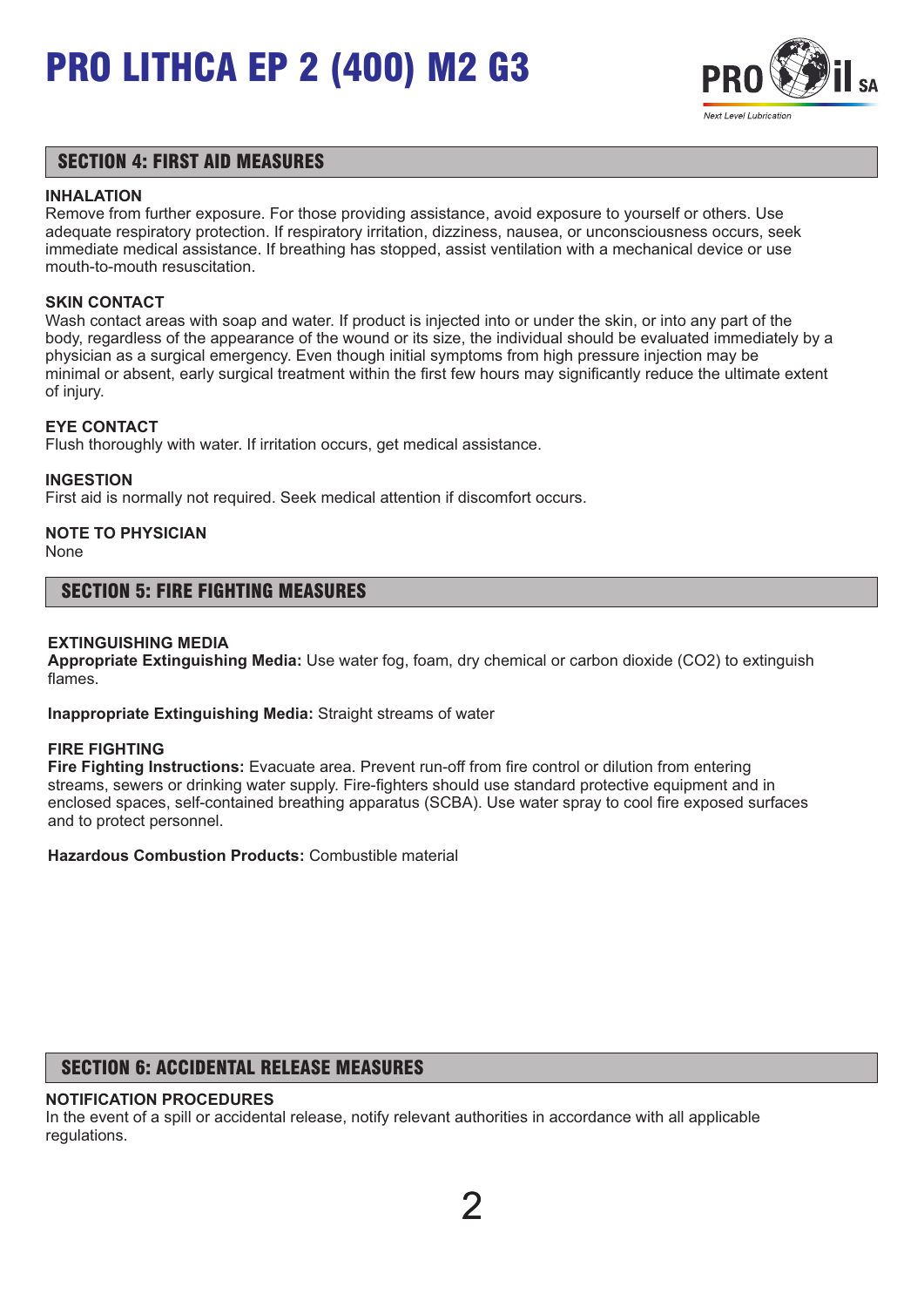

#### **PROTECTIVE MEASURES**

Avoid contact with spilled material. See Section 5 for fire fighting information. See the Hazard Identification Section for Significant Hazards. See Section 4 for First Aid Advice. See Section 8 for advice on the minimum requirements for personal protective equipment. Additional protective measures may be necessary, depending on the specific circumstances and/or the expert judgment of the emergency responders.

**For emergency responders:** Respiratory protection: respiratory protection will be necessary only in special cases, e.g., formation of mists. Half-face or full-face respirator with filter(s) for dust/organic vapor or Self Contained Breathing Apparatus (SCBA) can be used depending on the size of spill and potential level of exposure. If the exposure cannot be completely characterized or an oxygen deficient atmosphere is possible or anticipated, SCBA is recommended. Work gloves that are resistant to hydrocarbons are recommended. Gloves made of polyvinyl acetate (PVA) are not water-resistant and are not suitable for emergency use. Chemical goggles are recommended if splashes or contact with eyes is possible. Small spills: normal antistatic work clothes are usually adequate. Large spills: full body suit of chemical resistant, antistatic material is recommended.

#### **SPILL MANAGEMENT**

**Land Spill:** Stop leak if you can do so without risk. Recover by pumping or with suitable absorbent.

**Water Spill:** Stop leak if you can do so without risk. Confine the spill immediately with booms. Warn other shipping. Remove from the surface by skimming or with suitable absorbents. Seek the advice of a specialist before using dispersants.

Water spill and land spill recommendations are based on the most likely spill scenario for this material; however, geographic conditions, wind, temperature, (and in the case of a water spill) wave and current direction and speed may greatly influence the appropriate action to be taken. For this reason, local experts should be consulted. Note: Local regulations may prescribe or limit action to be taken.

#### **ENVIRONMENTAL PRECAUTIONS**

**Large Spills:** Dyke far ahead of liquid spill for later recovery and disposal. Prevent entry into waterways, sewers, basements or confined areas.

### SECTION 7: HANDLING AND STORAGE

#### **HANDLING**

Avoid eye contact and repeated or prolonged skin contact. Avoid inhalation of vapour, mist or aerosols.

#### **STORAGE**

Store in a cool, dry, well-ventilated place and out of direct sunlight. Store away from foodstuffs. Store away from incompatible materials described in Section 10. Store away from sources of heat and/or ignition. Keep container standing upright. Keep containers closed when not in use - check regularly for leaks.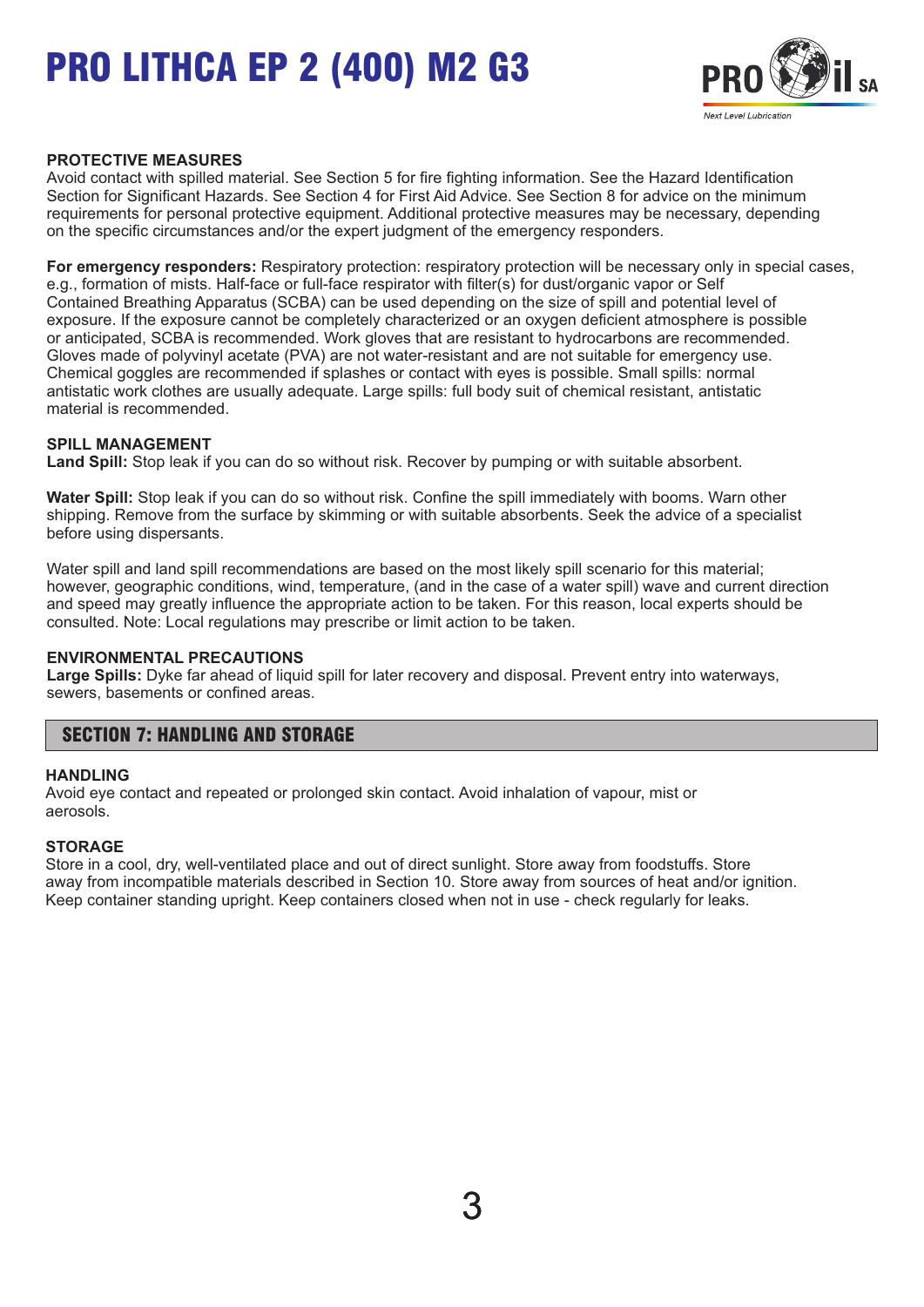

## SECTION 8: EXPOSURE CONTROL / PERSONAL PROTECTION

#### 8.1. **Control parameters**

- - - -

**Description: type: Limit value STEL (EC) TWA (EC) Unit**

#### **Additional information**

TWA (EC): Occupational exposure limit value STEL (EC): Short-term occupational exposure limit value

#### 8.2. **Exposure controls**

Provide good ventilation. This can be achieved with local or room suction. **Occupational exposure controls:**

#### **Respiratory protection:**

Do not breathe gas/vapour/aerosol.

Respiratory protection necessary at/for: aerosol or mist formation and insufficient exhaust Half-mask with filter according to EN 149: P2 With correct and proper use, and under normal conditions, breathing protection is not required.

#### **Hand protection:**

For prolonged or repeated handling the following glove material must be used: NBR (Nitrile rubber). PVC (Polyvinyl chloride). CR (polychloroprene, chloroprene rubber).Barrier creams can help protecting exposed skin areas. In no case should they be used after contact.

#### **Eye protection:**

Wear closely fitting protective glasses in case of splashes.

#### **Body protection:** Apron.

#### **Protective measures:**

After contact clean skin thoroughly with water and soap oder use appropriate cleanser.

#### **Environmental exposure controls**

Do not allow to enter into surface water or drains. refer to chapter 7. No further action is necessary.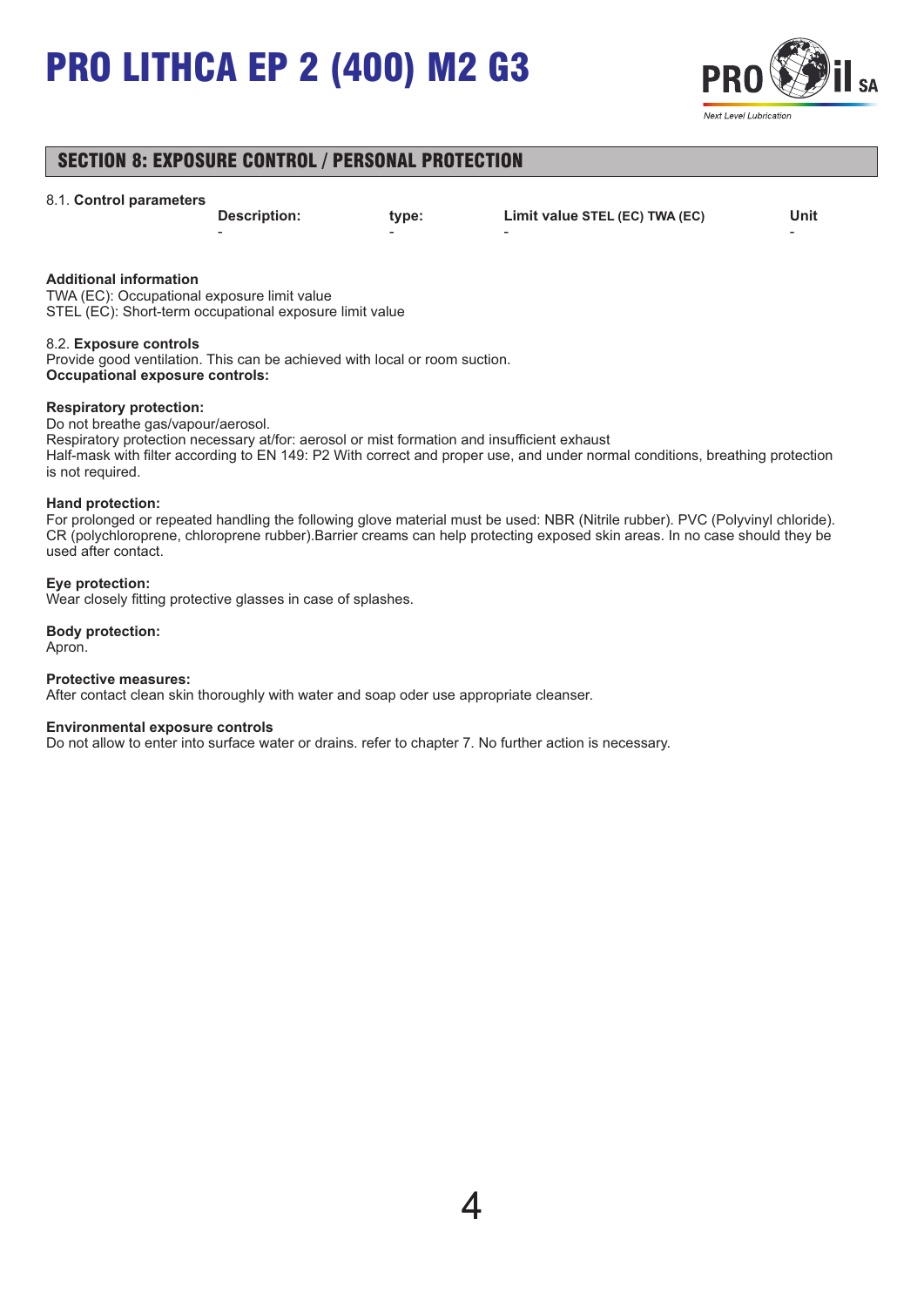

## SECTION 9: PHYSICAL AND CHEMICAL PROPERTIES

**Note: Physical and chemical properties are provided for safety, health and environmental considerations only and may not fully represent product specifications. Contact the Supplier for additional information.**

#### **GENERAL INFORMATION**

Physical State: Grease Colour: Light brown / brown Odour: Petroleum

#### **IMPORTANT HEALTH, SAFETY, AND ENVIRONMENTAL INFORMATION**

Solubility: Soluble in hydrocarbons; insoluble in water Specific Gravity: N/A Relative Vapour Density (air=1): >1 Vapour Pressure (20 °C): <0.001 kPa @ 37.8°C Flash Point (°C): 200 Flammability Limits (%): N/A Autoignition Temperature (°C): N/A Melting Point/Range (°C): N/A Boiling Point/Range (°C): >315 pH: N/A Base Oil Viscosity: 460 cSt @ 40°C Total VOC (g/Litre): N/A

## SECTION 10: STABILITY AND REACTIVITY

**Chemical stability:** This material is thermally stable when stored and used as directed.

**Conditions to avoid:** Elevated temperatures and sources of ignition.

**Incompatible materials:** Oxidising agents.

**Hazardous decomposition products:** Oxides of carbon and nitrogen, smoke and other toxic fumes.

**Hazardous reactions:** No known hazardous reactions.

## SECTION 11: TOXICOLOGICAL INFORMATION

No adverse health effects expected if the product is handled in accordance with this Safety Data Sheet and the product label. Symptoms or effects that may arise if the product is mishandled and overexposure occurs are: **Acute Effects**

**Inhalation:** Material may be an irritant to mucous membranes and respiratory tract.

**Skin contact:** Contact with skin may result in irritation.

5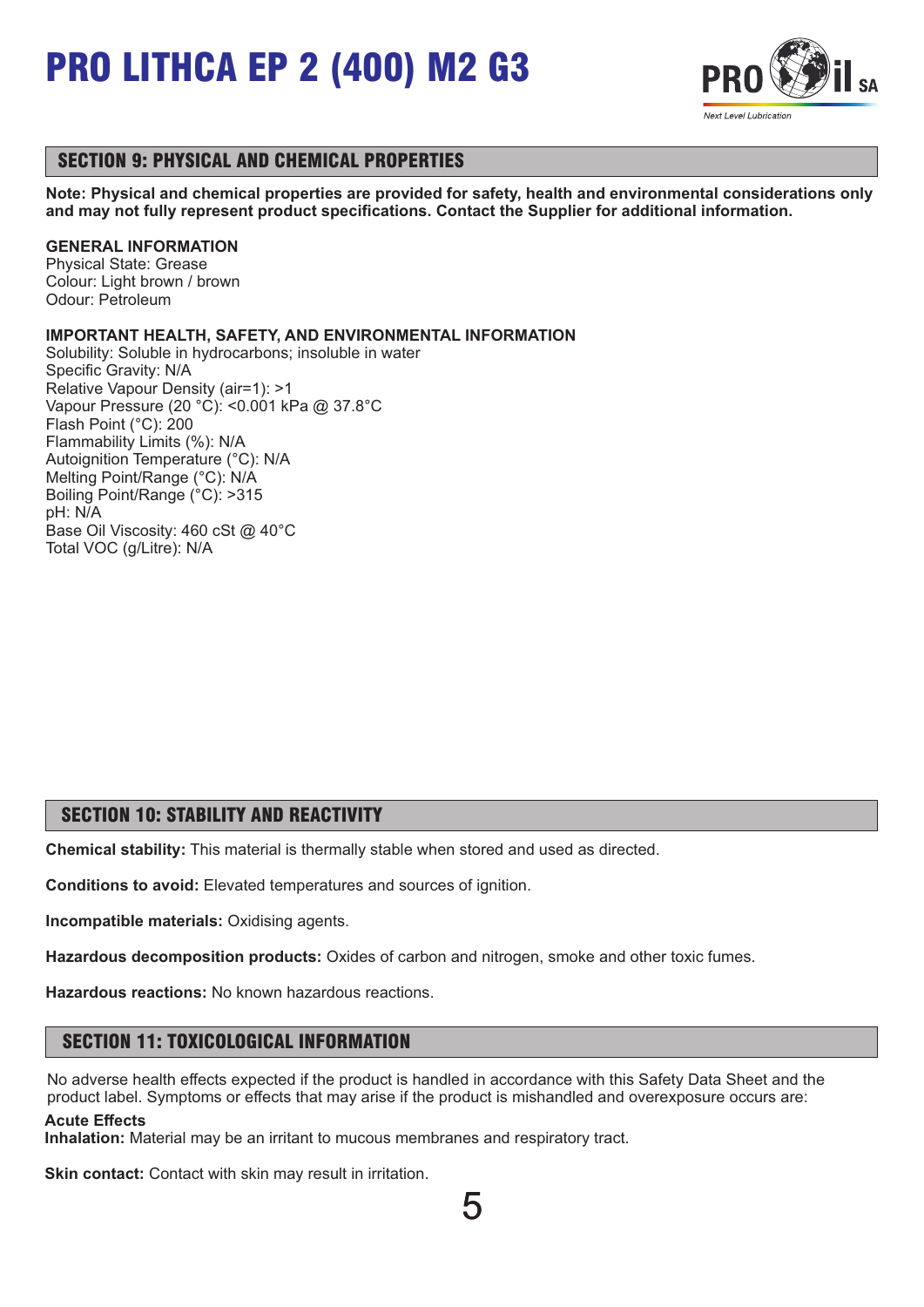

**Ingestion:** Swallowing can result in nausea, vomiting and irritation of the gastrointestinal tract. **Eye contact:** May be an eye irritant.

Acute toxicity

**Inhalation:** This material has been classified as non-hazardous. Acute toxicity estimate (based on ingredients): LC50  $>$  20.0 mg/L for vapours or LC50  $>$  5.0 mg/L for dust and mist or LC50  $>$  5,000 ppm gas

**Skin contact:** This material has been classified as non-hazardous. Acute toxicity estimate (based on ingredients): >5,000 mg/Kg bw

**Ingestion:** This material has been classified as non-hazardous. Acute toxicity estimate (based on ingredients): >5,000 mg/Kg bw

**Corrosion/Irritancy:** Eye: this material has been classified as not corrosive or irritating to eyes. Skin: this material has been classified as not corrosive or irritating to skin.

**Sensitisation:** Inhalation: this material has been classified as not a respiratory sensitiser. Skin: this material has been classified as not a skin sensitiser.

**Aspiration hazard:** This material has been classified as non-hazardous.

**Specific target organ toxicity (single exposure):** This material has been classified as non-hazardous.

**Chronic Toxicity**

**Mutagenicity:** This material has been classified as non-hazardous.

**Carcinogenicity:** This material has been classified as non-hazardous.

**Reproductive toxicity (including via lactation):** This material has been classified as non-hazardous.

**Specific target organ toxicity (repeat exposure):** This material has been classified as non-hazardous.

## SECTION 12: ECOLOGICAL INFORMATION

#### **Avoid contaminating waterways.**

**Acute aquatic hazard:** This material has been classified as non-hazardous. Acute toxicity estimate (based on ingredients): >100 mg/L

**Long-term aquatic hazard:** This material has been classified as non-hazardous. Non-rapidly or rapidly degradable substance for which there are adequate chronic toxicity data available OR in the absence of chronic toxicity data, Acute toxicity estimate (based on ingredients): >100 mg/L, where the substance is not rapidly degradable and/or BCF  $<$  500 and/or log Kow  $<$  4.

**Ecotoxicity in the soil environment:** This material has been classified as non-hazardous.

**Ecotoxicity to terrestrial vertebrates:** This material has been classified as non-hazardous.

**Ecotoxicity to terrestrial invertebrates:** This material has been classified as non-hazardous.

**Ecotoxicity:** No information available.

**Persistence and degradability:** No information available.

**Bioaccumulative potential:** No information available.

**Mobility:** No information available.

## SECTION 13: DISPOSAL CONSIDERATIONS

Disposal recommendations based on material as supplied. Disposal must be in accordance with current applicable laws and regulations, and material characteristics at time of disposal.

#### **DISPOSAL RECOMMENDATIONS**

The generation of waste should be avoided or minimized wherever possible. Significant quantities of waste product residues should not be disposed of viathe foul sewer but processed in a suitable effluent treatment plant. Dispose of surplus and non-recyclable products via a licensed waste disposal contractor. Disposal of this product, solutions and any by-products should at all times comply with the requirements of environmental protection and waste disposal legislation and any regional local authority requirements. Waste packaging should be recycled. Incineration or landfill should only be considered when recycling is not feasible. This material and its container must be disposed of in a safe way. Care should be taken when handling emptied containers that have not been cleaned or rinsed out.

**Empty Container Warning:** Empty Container Warning (where applicable): Empty containers may contain residue and can be dangerous. Do not attempt to refill or clean containers without proper instructions. Empty drums should be completely drained and safely stored until appropriately reconditioned or disposed. Empty containers should be taken for recycling, recovery, or disposal through suitably qualified or licensed contractor and in accordance with governmental regulations. DO NOT PRESSURISE, CUT, WELD, BRAZE, SOLDER, DRILL, GRIND, OR EXPOSE SUCH CONTAINERS TO HEAT, FLAME, SPARKS, STATIC ELECTRICITY, OR OTHER SOURCES OF IGNITION. THEY MAY EXPLODE AND CAUSE INJURY OR DEATH.